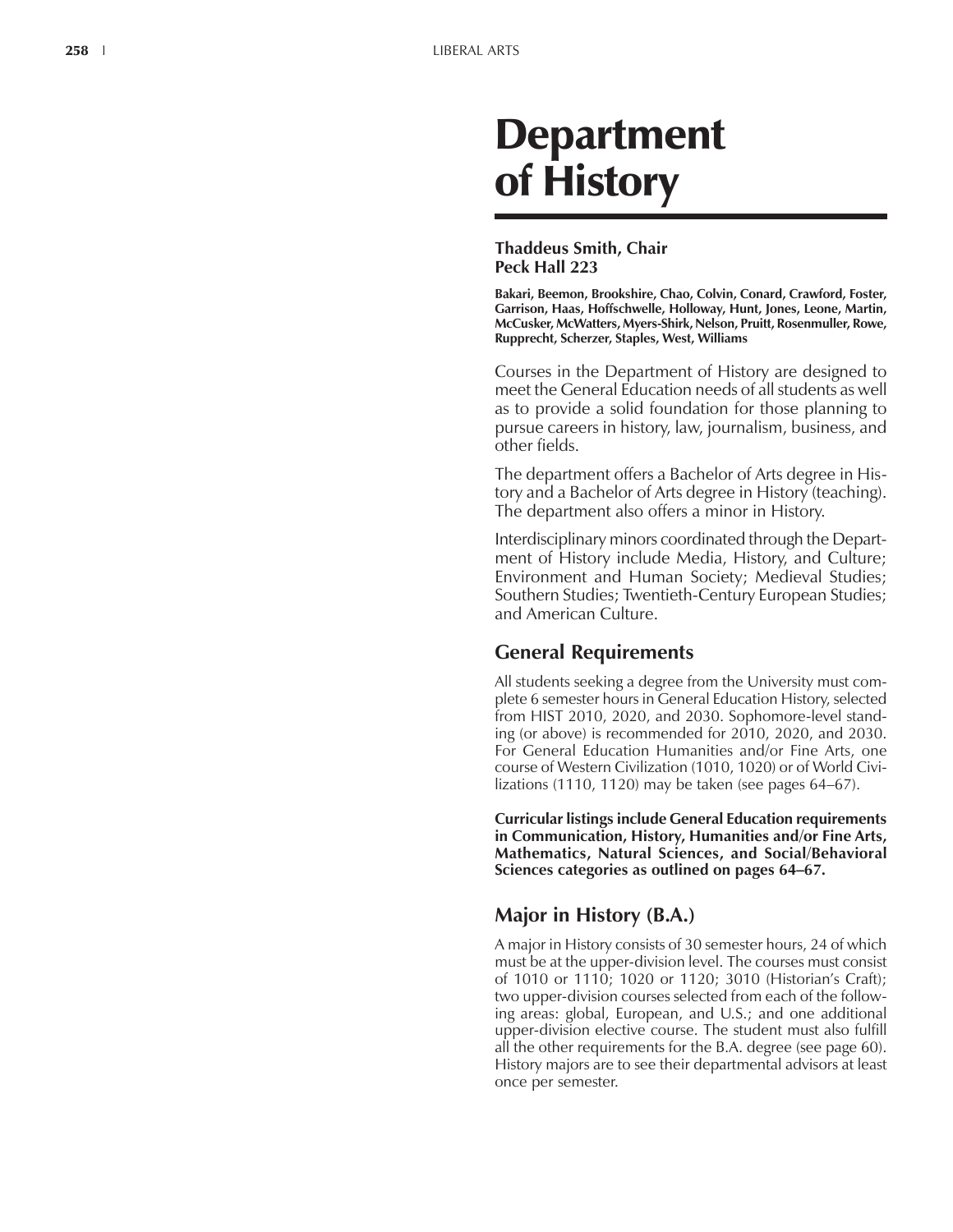| <b>Recommended Curriculum</b> |    |                             |    |
|-------------------------------|----|-----------------------------|----|
| <b>FIRST YEAR</b>             |    | <b>SECOND YEAR</b>          |    |
| ENGL 1010, 1020 (Comm)        | 6  | FNGL 2020 or 2030 or        |    |
| <b>COMM 2200 (Comm)</b>       | 3  | <b>HUM 2610 (Hum/FA)</b>    | 3  |
| Foreign Language 1010, 1020   | 6  | Foreign Language 2010, 2020 | 6  |
| HIST 1010 (Hum/FA), 1020 or   |    | HIST 2010, 2020, or 2030    | 6  |
| 1110 (Hum/FA), 1120           | 6  | Natural Sciences            | 4  |
| Natural Sciences              | 4  | Minor(s)/Electives          | 9  |
| Computer Literacy             | 1  | Humanities and/or Fine Arts | 3  |
| Social/Behavioral Sciences    |    |                             | 31 |
| (2 prefixes)                  | 6  |                             |    |
| MATH 1010 (Math)              | 3  |                             |    |
|                               | 35 |                             |    |
| <b>THIRD YEAR</b>             |    | <b>FOURTH YEAR</b>          |    |
| <b>HIST 3010</b>              | 3  | Upper-division history,     |    |
| Upper-division history,       |    | U.S., European, Global      |    |
| U.S., European, Global,       |    | electives                   | 12 |
| electives                     | 12 | Minor(s)/Electives          | 15 |

# **D** YEAR 020 or 2030 or 2610 (Hum/FA) 3 Language 2010, 2020 6  $(910, 2020, \text{ or } 2030)$  6 1110 Sciences 4  $\frac{9}{10}$ <br>The Sciences Hine Arts ities and/or Fine Arts **TH YEAR** division history, European, Global electives 12 Minor(s)/Electives 15

### **Minor in History**

A minor in History requires 18 semester hours. Students choose one course from HIST 1010, 1020, 1110, or 1120 and one course from HIST 2010, 2020, 2030, 2040, or 2050. The remaining 12 hours should be chosen from United States, European, and global courses and one upper-division elective.

Minor(s)/Electives 12 **27 27**

## **Major in History (B.A.) with Teacher Licensure**

A major in History with teacher licensure consists of 24 semester hours at the upper-division level. Also included are courses in HIST 1110, 1120, 2010, 2020, 2030, and 3010 (Historian's Craft). Two upper-division courses must be selected from each of the following areas: global, European, and U.S. The student must also fulfill all the other requirements for the B.A. degree (see page 60).

#### **Teacher Licensure**

Students seeking a license to teach history in secondary schools (grades 7-12) must complete (1) a major in History, (2) additional teacher licensure requirements, and (3) the Secondary Education minor requirements.

#### **Additional Teacher Licensure Requirements** HIST 1120

One of the General Education Social/Behavioral Sciences courses (GEOG 2000, P S 1010, P S 2010, or ECON 2410) plus 9 hours in the same discipline as course selected

#### **Secondary Education Minor Requirements**

Students must contact the Secondary Education minor advisor for approval of appropriate courses. (For specific procedures and additional requirements for teacher licensure, see page 188.)

*NOTE: Please see the Educational Leadership Department on page 201 for information for Secondary Education requirements.*

#### **Recommended Curriculum** FIRST YFAR SECOND YFAR ENGL 1010, 1020 (Comm) 6 Foreign Language 1010, 1020 6  $HIST$  1110  $(Hum/FA)$  3 Natural Sciences 4<br>GEOG 2000 (Soc/Beh Sci) 3 GEOG 2000 (Soc/Beh Sci) Humanities/Fine Arts 3 P S 1010, P S 2010, or<br>ECON 2410 (Soc/Beh Sci) 3

ECON 2410 (Soc/Beh Sci) MATH 1010 or 1710 (Math)  $31$ 

| Emphasis for licensure in |    | Upper-division history |    |
|---------------------------|----|------------------------|----|
| either GEOG, ECON, P S    | 9  | U.S., European, Global |    |
| <b>HIST 3010</b>          |    | electives              | 15 |
| Upper-division history    |    | Minor(s)/Electives     | 14 |
| U.S., European, Global    |    |                        | 29 |
| electives                 |    |                        |    |
| Minor(s)/Electives        |    |                        |    |
|                           | 30 |                        |    |

| 6              | <b>ENGL 2020 or 2030 or</b> |   |
|----------------|-----------------------------|---|
| 6              | <b>HUM 2610 (Hum/FA)</b>    | 3 |
| 3              | HIST 1120 (Licensure)       | 3 |
| $\overline{4}$ | COMM 2200 (Comm)            | 3 |
| 3              | Foreign Language 2010, 2020 | 6 |
| 3              | HIST 2010, 2020, and        |   |
|                | 2030 or 3060                | 9 |
| 3              | Natural Sciences            | 4 |
| 3              | Minor(s)/Electives          | 6 |
| 31             |                             |   |

#### **THIRD YEAR FOURTH YEAR**

| Upper-division history |    |
|------------------------|----|
| U.S., European, Global |    |
| electives              | 15 |
| Minor(s)/Electives     | 14 |
|                        | 29 |
|                        |    |
|                        |    |

# **Interdisciplinary Minors**

Interdisciplinary minors are open to all students in the University. The Department of History coordinates the interdisciplinary minors in Media, History, and Culture; Environment and Human Society; Medieval Studies; Southern Studies; Twentieth-Century European Studies; and American Culture. See Interdisciplinary Minors beginning on page 80.

# **Courses in History [HIST]**

- 1010 Survey Western Civilization I. Three credits. A survey of Western humanity from the earliest cultures to 1715. **May be used to satisfy one part of the General Education Humanities and/ or Fine Arts requirement. Student may not take both 1010 and 1110 for credit. HIST 1010 is NOT a prerequisite for HIST 1020.**
- **1020 Survey Western Civilization II.** Three credits. A survey of Western humanity since 1715. **May be used to satisfy one part of the General Education Humanities and/or Fine Arts requirement. Student may not take both 1020 and 1120 for credit.**
- 1110 **Survey World Civilization I.** Three credits. A global approach to history, with cultural interchange as a major thematic focus; reasons for the rise and decline of civilizations. **May be used to satisfy one part of the General Education Humanities and/or Fine Arts requirement. Student may not take both 1010 and 1110 for credit. HIST 1110 is NOT a prerequisite for HIST 1120.**
- **1120 Survey World Civilization II.** Three credits. The impact of Western expansion upon the indigenous civilizations of Asia, Africa, and the Americas; their mutual interchange in the creation of the modern world. **May be used to satisfy one part of the General Education Humanities and/or Fine Arts requirement. Students may not take both 1020 and 1120 for credit.**
- 2010, 2020 Survey of United States History I, II. Three credits each. Survey of the political, economic, social, cultural, and diplomatic phases of American life in its regional, national, and international aspects. HIST 2010 discusses the era from the begin-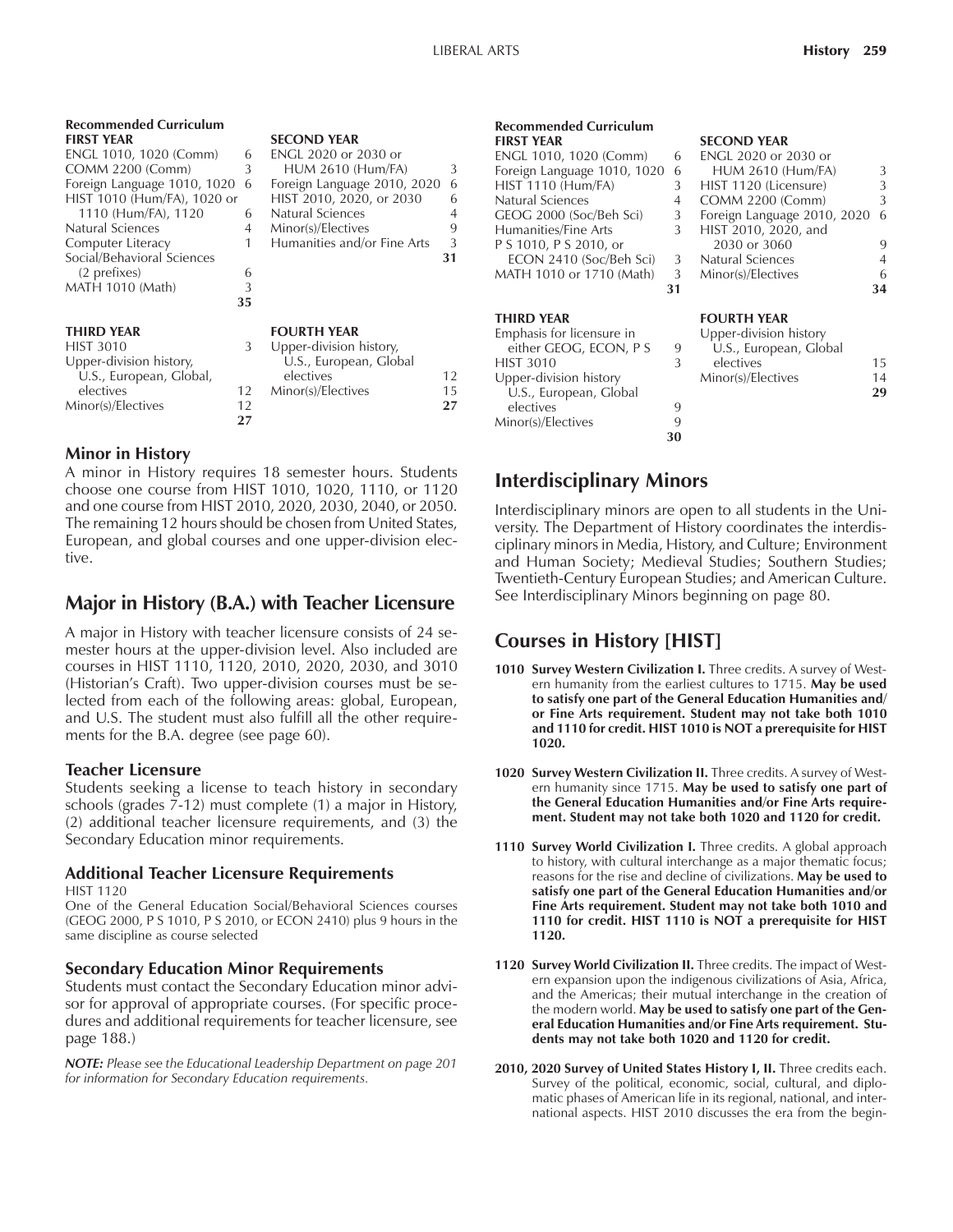ning to 1877. HIST 2020 discusses the era from 1877 to the present. **These courses are prerequisite for all advanced courses in American history and satisfy the General Education History requirement. HIST 2010 is NOT a prerequisite for HIST 2020.**

- **2030 Tennessee History.** Three credits. The role of the state in the development of the nation. **May be used to satisfy a General Education requirement.**
- 2040 **Survey African American History I.** Three credits. (Same as AAS 2040.) The role of African Americans in establishing and shaping the American nation. Covers their historical development and contributions to American art, music, literature, and religion.
- 2050 Survey African American History II. Three credits. (Same as AAS 2050.) The role of African Americans in shaping the American nation and creating a twentieth-century racial identity. Covers their historical development and examines their contributions to American art, music, literature, and religion.

#### **Upper-Division Course Offerings**

Six hours of HIST 2010, 2020, or 2030 are required of all students and are prerequisite to all upper-division American History courses. Three hours of HIST 1010, 1020, 1110, OR 1120 are prerequisite for all other courses. Exceptions are stated in the course descriptions or may be made by the department.

- 3010 The Historian's Craft. Three credits. Investigates the full range of activities of professional historians, teaches skills of research and writing history, and prepares students to enter the professional job market or to seek further education. Required for all History majors.
- **3020 Topics in American History.** Three credits. A detailed analysis of selected historical controversies. Topics vary from year to year.
- **3030 Topics in African American History.** Three credits. A seminar course exploring selected topics and problems in the African-American experience since 1619. Possible topics include the Great Migration, the life and work of Malcolm X, Pan-Africanism, Caribbean enslavement, the African American church, the African American woman, African American education, and the Harlem Renaissance. **This course may not be repeated for credit in either the major or minor.**
- **3040 Topics in American Cultural History.** Three credits. Literature, arts, social sciences, and popular culture examined with regard to a particular topic (such as the history of sexuality or the history of cultural rebellion) in order to understand how Americans have reacted to conflicting values in society.
- **3050 Topics in Southern Studies.** Three credits. Detailed examination of a particular topic important to the region's society, life, and development.
- **3060 Topics in Tennessee History.** Three credits. Prerequisites: HIST 2010, 2020, and 3010. Detailed examination of a pertinent topic; topics will vary. Students may take HIST 3060 for credit twice but permission of the department is required for the second enrollment.
- **3070 Topics in World History.** Three credits. A detailed examination of a topic pertinent to world history. Topics vary.
- **3080 Topics in Modern Middle East History.** Three credits. A major problem or political or social development in the contemporary Middle East.
- **3090 Topics in European History.** One to three credits. Selected problems in European history assigned for individual study. Emphasis on student's mastery of assigned material through independent study and consultation with a faculty director.
- **3110 Explorations in Public History.** Three credits. Historical artifacts with special emphasis on eighteenth- and nineteenth-century American architecture and furnishings. Related work in techniques of genealogical research. Readings, discussions, reports, and field trips.
- **3120 Military History of the United States.** Three credits. Particular emphasis on land warfare; examines battles, campaigns, and wars and the military's relationship to American governmental, societal, technological, and managerial patterns.
- **3130 The Vietnam War.** Three credits. Examines military, diplomatic, political, and cultural aspects of the Vietnam War. Causes of the war; interplay between military, diplomatic, and domestic policy; historical memory of the conflict through analysis of texts, oral histories, films, and material culture.
- **3140 Latin American History.** Three credits. Prerequisites: HIST 1010 and 1020 or 1110 and 1120 recommended. Examines the chronological and basic periods, themes, and topics of Latin America's economic, social, political, and cultural histories from pre-Colombian times to the present.
- **3150 Global History: 1945-1975.** Three credits. An integrated examination of major themes and selected area studies of the postwar world. Themes include the cold war, emergence of independent countries, economic globalization, religious stirrings, massive migrations, social revolution.
- **3160 Study Abroad in Africa.** Six credits. Theoretical as well as firsthand experience on the history and cultures of Africa. **Course may not be repeated for additional history hours.**
- **3170 History of the American South in Film**. Three credits. Explores the South's image in major motion pictures during the twentieth century. Examines the links between the portrait of the South on screen and the particular social, political, cultural, and economic concerns of the historical period in which the films were made.
- **3180 History of Modern War in Film.** Three credits. Modern war as presented in major motion pictures. Analyzes the cultural responses to war in the twentieth and twenty-first centuries through movies made about war.
- **4010 Colonial America.** Three credits. Exploration and colonization of North America, relations between Native Americans and Europeans, and the development of colonial societies and identity from 1492 to 1760.
- **4020 The American Revolution.** Three credits. Examines international conflicts from the Seven Years' War through the War of 1812, while emphasizing political, social, intellectual, and economic developments in the new United States.
- **4030 Jacksonian America, 1815-1850.** Three credits. Major political, social, and economic developments in the awakening of American nationalism, Jacksonian democracy, expansionism, and the Mexican War.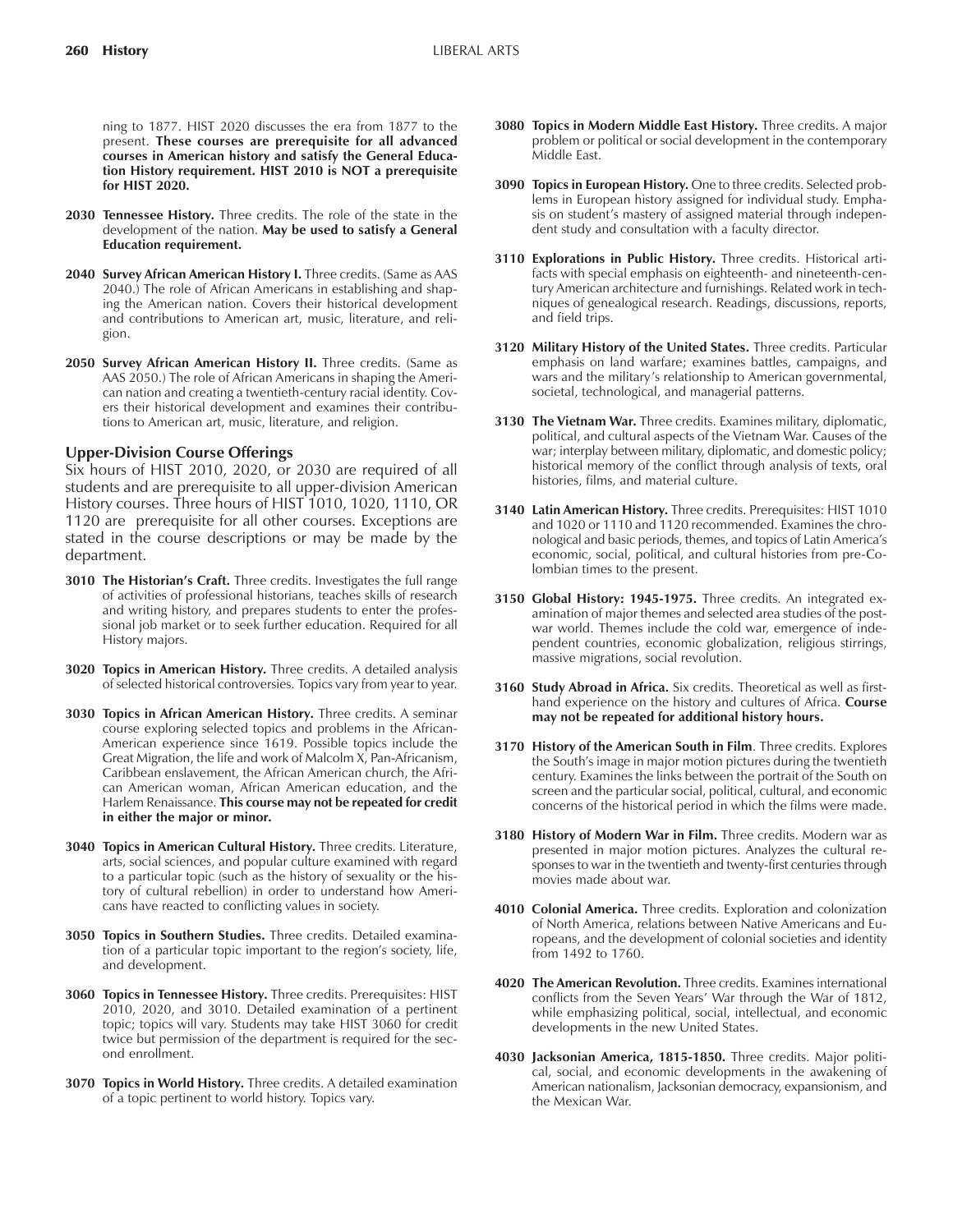- **4040 Civil War and Reconstruction.** Three credits. Sectional differences of the 1850s, Civil War, Reconstruction, and the Grant Era.
- **4050 Modern America, 1877-1914.** Three credits. The nature and consequences of the shift of the United States from an agrarian to an urban and industrialized society between Reconstruction and World War I.
- **4060 Modern America, 1914-1945.** Three credits. The increasing involvement of the United States in world affairs from World War I through World War II and the social and political consequences of economic complexity which resulted in prosperity, depression, and the New Deal.
- **4070 Modern America, Post-1945.** Three credits. The major social, political, economic, and diplomatic developments in the history of the United States from 1945 to the present with particular emphasis on the role of government.
- **4130 The Sunbelt.** Three credits. The rise of the Southern rim of states—from Kitty Hawk to Hollywood—as influenced by such figures as D. W. Griffith, Margaret Mitchell, Walt Disney, Lyndon Johnson, Martin Luther King, Cesar Chavez, Elvis Presley, Sam Walton, and Ronald Reagan.
- **4140 Sections in American History: The West.** Three credits. The role of the frontier in American history. Emphasis on the trans-Mississippi West.
- **4150 The American South**. Three credits. Major themes that have created and recreated Southern culture from the Colonial period to the present. Explores the major social, political, and economic factors that made and remade the region through time.
- **4210 Middle Ages.** Three credits. The progress of medieval civilization with emphasis on the period from 1100 to 1300.
- **4212 Intellectual and Cultural History of Early Modern Europe.** Three credits. Examines major trends and movements in artistic, literary, social, economic, political, scientific, and religious thought in cultural context and diffusion in society, and how these trends and movements have changed European concepts since the Enlightenment. Begins about 1200 to establish a background and then focuses on 1400 to 1789.
- **4213 Intellectual and Cultural History of Modern Europe.** Three credits. Examines major trends and movements in artistic, literary, social, economic, political, scientific, and religious thought in cultural context and diffusion in society, and how these trends and movements have changed European concepts since the Enlightenment. Begins about 1650 then focuses on 1789 to the present.
- **4220 Renaissance Europe.** Three credits. Examines the political, economic, social, intellectual, and cultural developments of Italy, France, England, Germany, and the Low Countries during the fourteenth through the seventeenth centuries.
- **4230 Reformation Europe.** Three credits. Examines the political, economic, social, intellectual, and cultural developments of Italy, France, England, Germany, and the Low Countries during the sixteenth and seventeenth centuries.
- **4240 Europe: Absolutism and Enlightenment.** Three credits. European history in the seventeenth and eighteenth centuries, covering social, economic, intellectual, and political developments.
- **4250 Europe: The French Revolution and Napoleon.** Three credits. The social, political, and economic aspects of the Old Regime the French Revolution, and the Napoleonic period in European history.
- **4260 France Since 1870.** Three credits. The social, political, intellectual, cultural, and economic history of France from the origins of the Third Republic to the present.
- **4270 Europe 1815-1900.** Three credits. Nineteenth-century Europe.
- **4280 Europe 1900-1939.** Three credits. Europe in the early twentieth century with emphasis on the impact of continued industrialization, total war, and totalitarian ideologies.
- **4290 Europe Since 1939.** Three credits. Major European countries and themes from World War II to the present.
- **4310 Germany to 1870.** Three credits. The evolution of the German states from their Indo-European origins to their unification in a single German nation in 1871 with particular emphasis on the history of German men and women since the Middle Ages. The history of Austria and its possessions also included.
- **4320 Germany Since 1870.** Three credits. History of Germany from national unification in 1871 through its reunification in the contemporary world. Emphasis on the major social, cultural, political, intellectual, and economic developments of the period as they relate to both German men and women. The history of the Austro-Hungarian empire (1867-1918) and the modern Austrian state also included.
- **4330 Russia to the Twentieth Century.** Three credits. Russian history from its beginnings to the end of the nineteenth century.
- **4340 Russia in the Twentieth Century.** Three credits. A continuation of 4330 emphasizing the Revolution and the Soviet era.
- **4350 England to 1783.** Three credits. English history from earliest times to the end of the American Revolution with emphasis on major political, cultural, economic, and social developments.
- **4360 Britain in the Nineteenth Century.** Three credits. Political, economic, diplomatic, military, and cultural developments from the end of the Napoleonic era to Gladstone's retirement in 1894.
- **4370 Britain in the Twentieth Century.** Three credits. Political, military, imperial, economic, and social history of a changing Britain in its century of total war, imperial decline, and economic readjustment.
- **4410 Classical History**. Three credits. Ancient Greece and Rome, from about 2,000 B.C. to A.D. 476, emphasizing the classical historians, Greek and Roman culture.
- **4420 The Medieval Mediterranean World.** Three credits. Examines the political, economic, social and intellectual, and cultural development of the countries bordering the Mediterranean.
- **4430 Sub-Saharan Africa.** Three credits. (Same as AAS 4430.) Prerequisite: HIST 2040, 2050, 1010, 1020, 1110, or 1120 or AAS 2040 or 2050. Survey of the history of Africa from prehistoric times to the present. Emphasis on the early African kingdoms, European imperialism and colonialism, and the role of Africa as a contemporary world force.
- **4440 The Middle East.** Three credits. The rise and spread of Islam, the Ottoman Empire, European imperialism in the Middle East,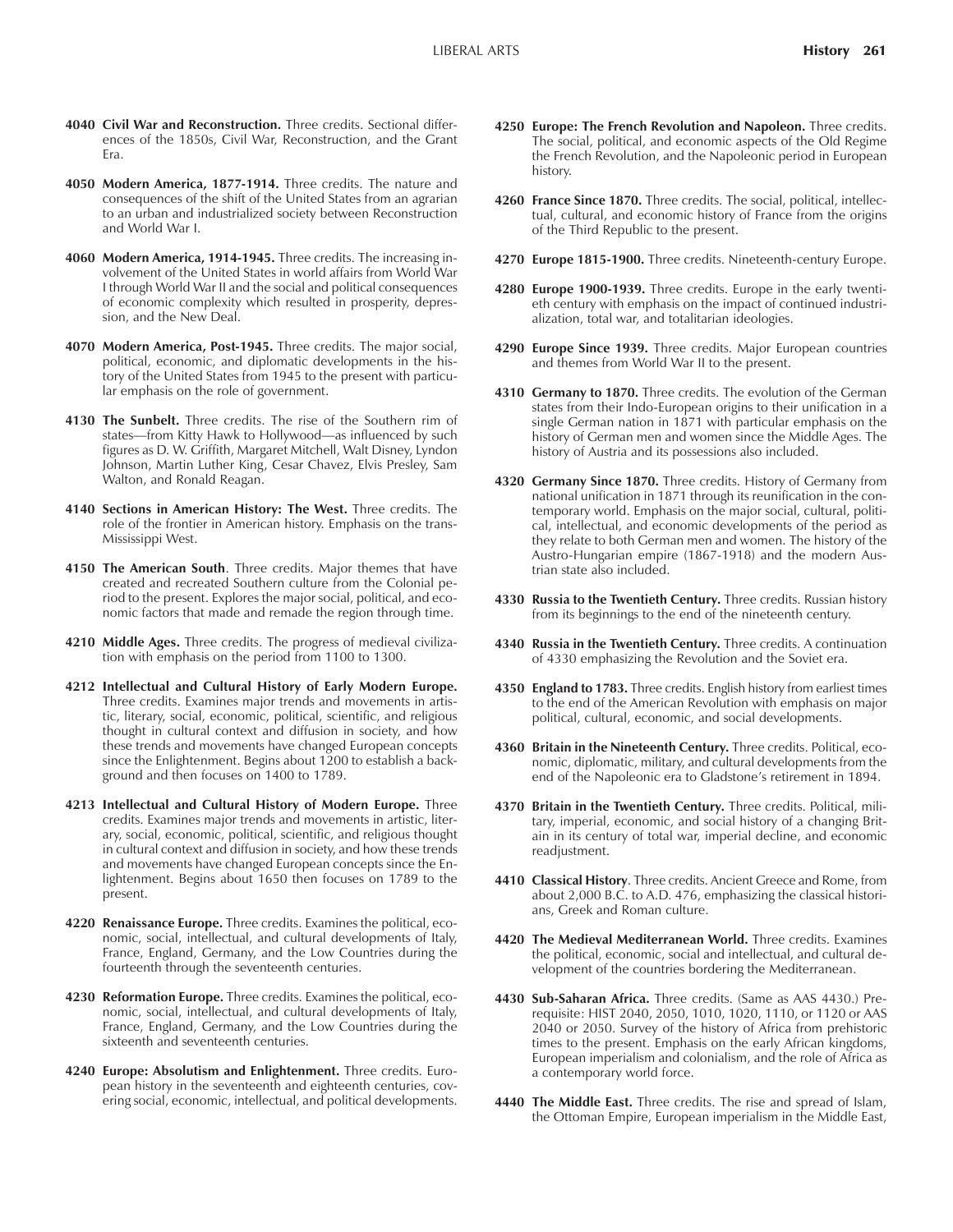and contemporary developments. Emphasis on cultural contributions of the Middle East to Western civilization.

- **4450 Japan.** Three credits. Japanese history from the formation of the first Japanese political state to the country's emergence as a post-World War II economic superpower.
- **4460 China.** Three credits. Chinese history from antiquity to the present People's Republic, stressing social history and the unique cultural features defining China's civilization.
- **4470 Canada.** Three credits. Canadian history from the colonial era to the present.
- **4480 South America.** Three credits. Cultural, economic, and political traditions since 1492.
- **4490 Mexico and the Caribbean.** Three credits. (Same as AAS 4490.) The development of cultural, economic, and political traditions since 1492.
- **4510 Colonial Latin America.** Three credits. Examines the indigenous societies present before European colonization and the first encounters in Mexico, the Caribbean, and South America. Analyzes political structures imposed by the Spanish as well as the social and cultural implications of colonialism and miscegenation.
- **4520 Modern Latin America.** Three credits. Prerequisite: HIST 1010, 1020, 1110, 2040, or 2050. Nineteenth- and twentieth-century Latin America. Examines colonial background, then focuses on the post-Independence period. Explores economic, political, social, and cultural developments since Independence.
- **4530 Latin American-United States Relations.** Three credits. Relations between the United States and Latin America in the nineteenth and twentieth centuries with emphasis on the effect of cultural differences on inter-American diplomacy.
- **4610 History of Medicine.** Three credits. Medical developments and the relationship between medicine and society. Examines two medical traditions: the West and China. Focus not only on major developments in medicine but also on the systems of healing in these cultures; compares roles medicine played within these societies. Also investigates impact of Western scientific medicine on various systems of traditional medicine.
- **4620 American Medical History.** Three credits. History of health in the United States and the changing role and perception of the medical profession from 1607 to the present.
- **4630 Quantitative History.** Three credits. Examines quantitative reasoning in historical research. Covers historiographical questions and practical research skills. Includes historical causality, historical change over time, data preparation, sampling, and the interpretation of quantitative data.
- **4640 Environmental History.** Three credits. Traces environmental change in America from the Puritans to the present and from wilderness to suburbia. Explains impact of growth, settlement, and resource exploitation on our national landscape and institutions.
- **4650 Religious Experience in America.** Three credits. Explores the nature of religion as experienced in American history focusing on the questions "How has religion affected America?" and "How has America affected religion?" Emphasis on the nineteenth and twentieth centuries and on the contact of and exchanges among

traditions such as Protestant/Catholic Christianity, Judaism, Islam, and Animism.

- **4660 American Architectural History.** Three credits. An analysis of the historical development of American architecture and of architecture as evidence of America's cultural, social, economic, and technological growth from 1607 to the present.
- **4670 American Urban History.** Three credits. Development and growth of cities and suburbs from the colonial period to the present with particular emphasis on urban institutions, problems, politics, culture, and society.
- **4680 History of Sport in America.** Three credits. The role of sport in American society from the colonial era to the present, with emphasis on how sporting activities reflect political, cultural, and economic characteristics of various time periods.
- **4690 Native American History.** Three credits. The North American Indian from the entrance into the New World until the present with emphasis on relationships among tribes, economic development, prominent personages, and adaptation to white culture.
- **4710 American Biography.** Three credits. Lives and achievements of men and women most prominent in American history. Selected biographies and autobiographies will be read and analyzed.
- 4720 Boone's and Crockett's America. Three credits. Prerequisites: HIST 2010 and 2020 required. The mass movement of farm families into the interior of North America before 1860. Emphasis on Native American life, frontier politics, society, and culture, as well as the subsequent development of a "frontier myth" celebrating this folk migration.
- **4730 American Social History.** Three credits. Examines class, ethnicity, family life, and community in America from the colonial period to the present.
- **4740 American Cultural and Intellectual History.** Three credits. Explores the major issues in American cultural and intellectual history through an examination of American literature, philosophy, social sciences, fine arts, and popular culture.
- **4750 African American Social and Intellectual History.** Three credits. (Same as AAS 4750.) The changing ideology of race and the socioeconomic status of African Americans in the American experience; contributions to the culture and institutions of the United States.
- **4760 America Divided: Race, Class, and Gender.** Three credits. Interaction of race, class, and gender in the lives of Americans within historical frameworks and how such interactions have shaped American social and political institutions.
- **4770 Women in America to 1890.** Three credits. Examines womenís roles in the United States from colonial times to 1890, emphasizing experiences of different classes, races, and ethnic groups; work, family, and politics.
- **4780 Women in America Since 1890.** Three credits. Examines women's roles in the United States since 1890, emphasizing experiences of different classes, races, and ethnic groups; work, family, and politics.
- **4790 Women in Europe Since 1700.** Three credits. A comparison of the social, intellectual, cultural, political, and economic history of womenís lives in Great Britain, France, Germany, and Russia/ USSR in the modern era.